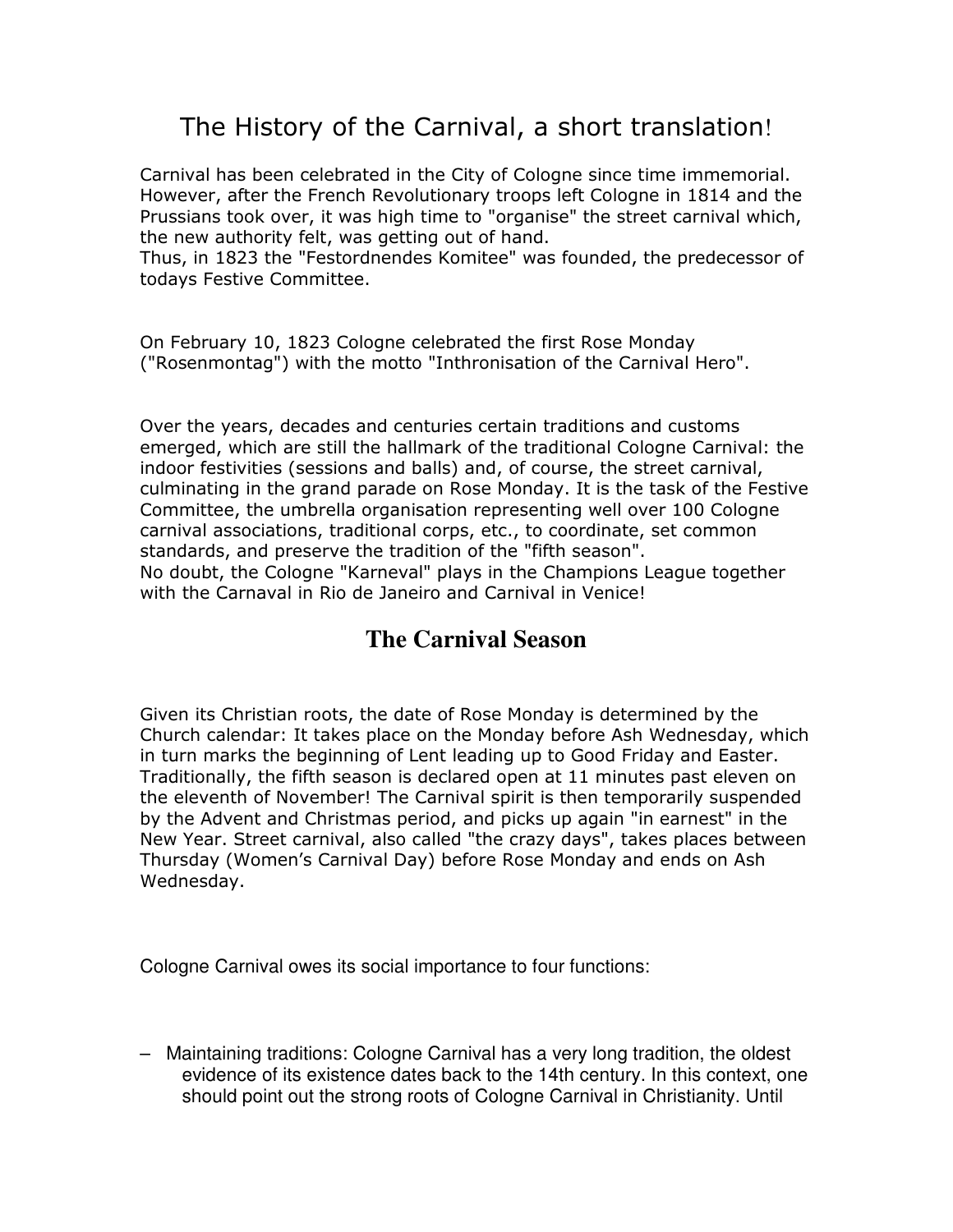this very day the schedule of the carnival season follows the Christian calendar and its most important rule is: "Am Aschermittwoch ist alles vorbei" ("On Ash Wednesday it's all over"). In addition, carnival symbolises the peaceful resistance of the people of Cologne against the authoritarian Prussian regime. Today, the tradition of Cologne Carnival is primarily maintained and continued by the Rose Monday Procession, the Cologne Trifolium (Kölner Dreigestirn) and the 160 carnival societies (including 110 organisation committee societies) in Cologne. In total, around 20,000 people (i.e. 2% of Cologne's population) are involved in the organised carnival festivities and another 10,000 people in societies and clubs that are not associated with the organisation committee. So the maintaining the tradition is the backbone function of Cologne Carnival.

- Social function: The social importance of Cologne Carnival is mirrored on the one hand by annual donations to the carnival societies of around 1.5m euros. And on the other, citizens who are involved in organising carnival show a commitment to social institutions like old people's homes and the preservation of historic monuments in many different ways. Free events in facilities for the disabled or like the Volkssitzung (people's session) at Neumarkt enable people to participate in the fun of carnival who would normally get little chance to do so. In addition, carnival has an important integration function in today's multi-cultural society. With its multi-faceted platforms carnival offers an integration opportunity for various social groups and plays a major role in fostering the development of young people, e. g. by supporting activities in schools.
- Networking function: Cologne Carnival plays a major role in Cologne's economic life. Due to the many social contacts during the year in the societies and especially during the season, carnival is an ideal place for making contacts, which is often used especially by one-man companies and SMEs to establish business contacts. Joint visits of carnival events with staff or customers serve to motivate teams and intensify customer relations. Many companies see an active commitment to carnival as an element of their corporate social responsibility today.
- Ambassador function of Cologne Carnival: Cologne Carnival is an essential branding element of the city of Cologne. Many local companies use carnival to associate their products and services with the positive attributes of carnival. However, one should add that despite comprehensive TV coverage the importance of carnival beyond the region and especially